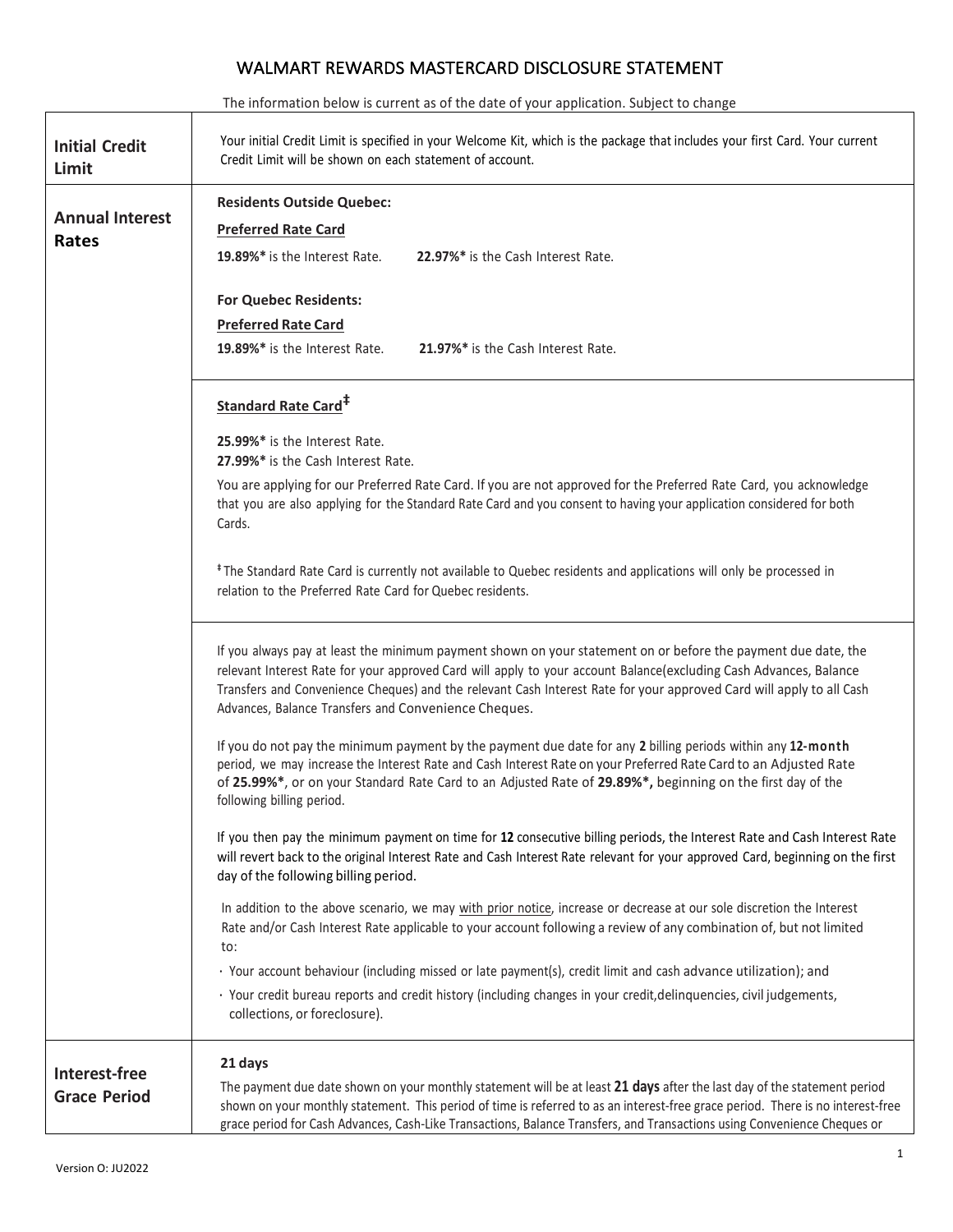|                                                 | any fees associated with such transactions.                                                                                                                                                                                                                                                                                                                                                                                                                                                                                                                                                                                                                                                                                                                                                                                                                       |
|-------------------------------------------------|-------------------------------------------------------------------------------------------------------------------------------------------------------------------------------------------------------------------------------------------------------------------------------------------------------------------------------------------------------------------------------------------------------------------------------------------------------------------------------------------------------------------------------------------------------------------------------------------------------------------------------------------------------------------------------------------------------------------------------------------------------------------------------------------------------------------------------------------------------------------|
| <b>Determination</b><br>of Interest             | When interest is charged, it is calculated using your average daily balance and charged to your account<br>on the last day of each billing period.                                                                                                                                                                                                                                                                                                                                                                                                                                                                                                                                                                                                                                                                                                                |
| <b>Minimum</b><br><b>Payment</b>                | If you reside outside the Province of Quebec, your Minimum Payment is the sum of:<br>Any previous unpaid Minimum Payment, plus interest and fees shown on your statement + \$10.00.                                                                                                                                                                                                                                                                                                                                                                                                                                                                                                                                                                                                                                                                               |
|                                                 | If you reside in the Province of Quebec, your Minimum Payment is the sum of:<br>Any previous unpaid Minimum Payment, plus the greater of:<br>interest and fees shown on your statement + \$10.00.                                                                                                                                                                                                                                                                                                                                                                                                                                                                                                                                                                                                                                                                 |
|                                                 | <b>OR</b><br>5% of your statement Balance<br>$\bullet$                                                                                                                                                                                                                                                                                                                                                                                                                                                                                                                                                                                                                                                                                                                                                                                                            |
|                                                 | In either case if your Balance is under \$10.00, your Minimum Payment is the full Balance.                                                                                                                                                                                                                                                                                                                                                                                                                                                                                                                                                                                                                                                                                                                                                                        |
| Foreign<br><b>Currency</b><br><b>Conversion</b> | 2.5%<br>For foreign currency transactions, the foreign currency conversion markup percentage charged is 2.5% of the amount of the<br>charge or credit transaction as converted first into U.S. Dollars and then into Canadian Dollars at the exchange rates charged<br>to us by Mastercard International on the date we post the transaction to your account.                                                                                                                                                                                                                                                                                                                                                                                                                                                                                                     |
| <b>Annual Fees</b>                              | <b>None</b>                                                                                                                                                                                                                                                                                                                                                                                                                                                                                                                                                                                                                                                                                                                                                                                                                                                       |
| <b>Other Fees</b>                               | Charged on the day the transaction or event occurs, unless otherwise specified:                                                                                                                                                                                                                                                                                                                                                                                                                                                                                                                                                                                                                                                                                                                                                                                   |
| (Not applicable<br>for residents<br>of Quebec)  | Cash Advance at a bank machine or teller in Canada - \$4.<br>Cash-like Transactions - \$4<br><b>Balance Transfers or Convenience Cheques:</b><br>less than \$1000 and within Canada - \$4<br>equal to or greater than $$1000 - $8$<br>any transfer made or cheques cashed outside of Canada $-$ \$8.<br>Dishonoured Payment / NSF - \$20 (each time a payment you make is dishonoured)<br>Convenience Cheque or Balance Transfer NSF - \$20<br>(Each time a Convenience Cheque or Balance Transfer is not accepted due to insufficient available credit or available<br>cash)<br>Credit Balance Inactivity Fee - (12 months of inactivity with a credit Balance) - Lesser of \$10 or the full credit Balance<br>Over Credit Limit (when your Balance exceeds your Credit Limit at the end of a billing period) - \$29<br>Copy of previous account statement - \$5 |
| <b>Rush</b><br>Replacement<br><b>Card Fee</b>   | \$25                                                                                                                                                                                                                                                                                                                                                                                                                                                                                                                                                                                                                                                                                                                                                                                                                                                              |

\* For Quebec Residents, the expressions Interest Rate, Cash Interest Rate and Adjusted Rate are Credit Rates within the meaning of the Quebec Consumer Protection Act.

 $\overline{\phantom{a}}$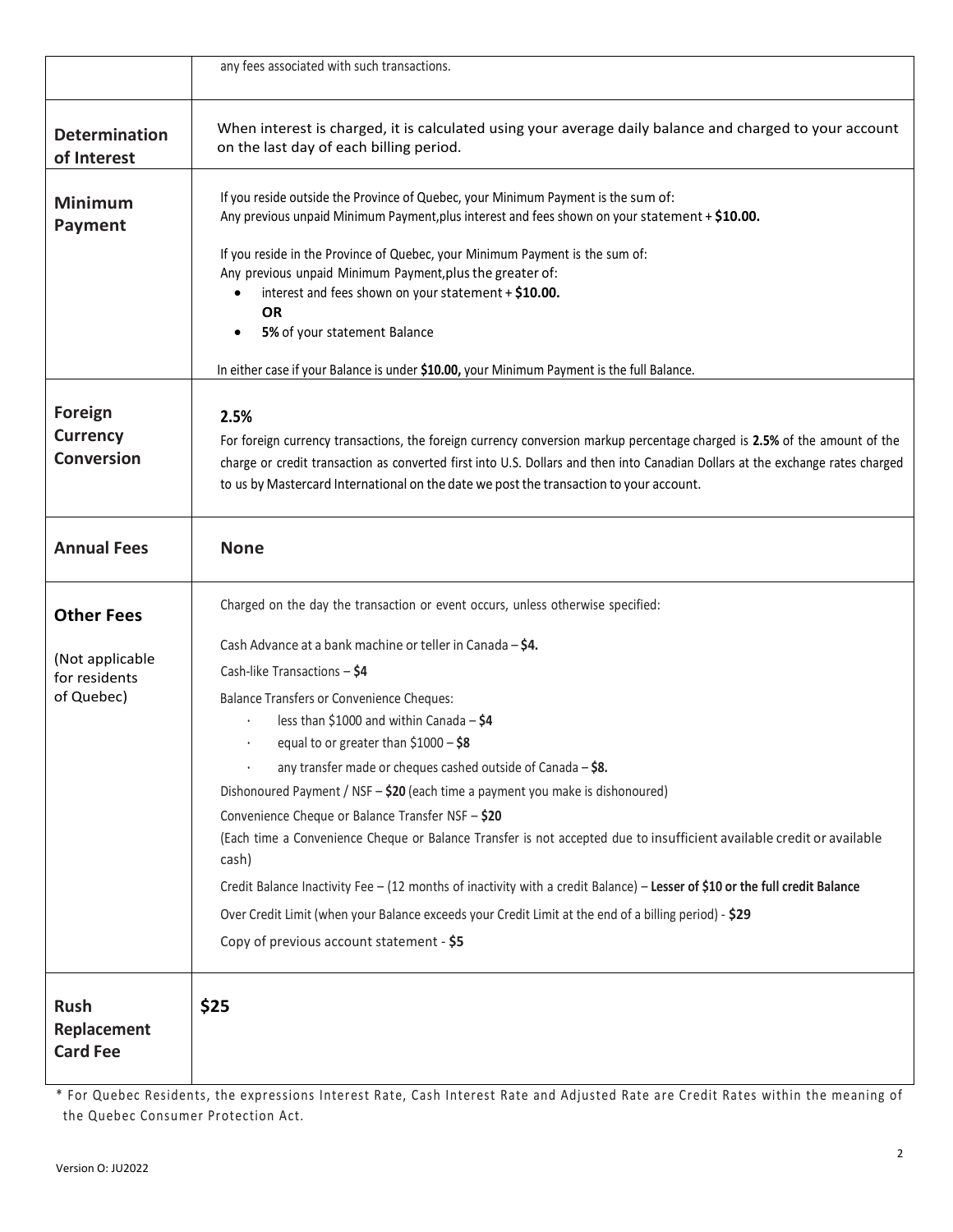## **Statement Frequency**

We will provide a monthly statement for your account if you have a balance owing, a credit balance or if there has been any activity on your account during the previous billing period.

## **Lost or Stolen Cards and Unauthorized Transactions**

## **Effective prior to June 30, 2022:**

You will not be responsible for any unauthorized transactions that occur after you have informed us that your card or account information has been lost, stolen, misused, or missing. Unless the Mastercard Zero Liability Policy (the "Policy")applies, your maximum liability in the event that your card is lost or stolen and used in an unauthorized manner is \$50.

You will not be liable for purchases to which the Policy applies. If your card is used at an automated banking machine(an "ABM") in conjunction with your PIN, you may be responsible for the full amount charged to your account before we receive notice from you that your Card has been lost or stolen. Please see the "Lost or Stolen Cards and Unauthorized Transactions" section of the Walmart Rewards Mastercard Cardholder Agreement (the "Agreement") formore information.

#### **Effective June 30, 2022:**

You will not be responsible for any unauthorized transactions that occur after you have informed us that your card, account information, or related personal authentication information (including your PIN) has been lost, stolen, misused or missing. Unless the Mastercard Zero Liability Policy (the "Policy") applies, your maximum liability for the unauthorized use of your card, account information, or related personal authentication information is \$50, unless a cardholder has demonstrated gross negligence or, in Quebec, gross fault, in safeguarding their card or such information.

You will not be liable for purchases to which the Policy applies. Please see the "Lost or Stolen Cards and Unauthorized Transactions" section of the Walmart Rewards Mastercard Cardholder Agreement (the "Agreement") for more information.

#### **Questions**

If you have any questions about your account, you can call us toll-free at **1-888-331-6133.**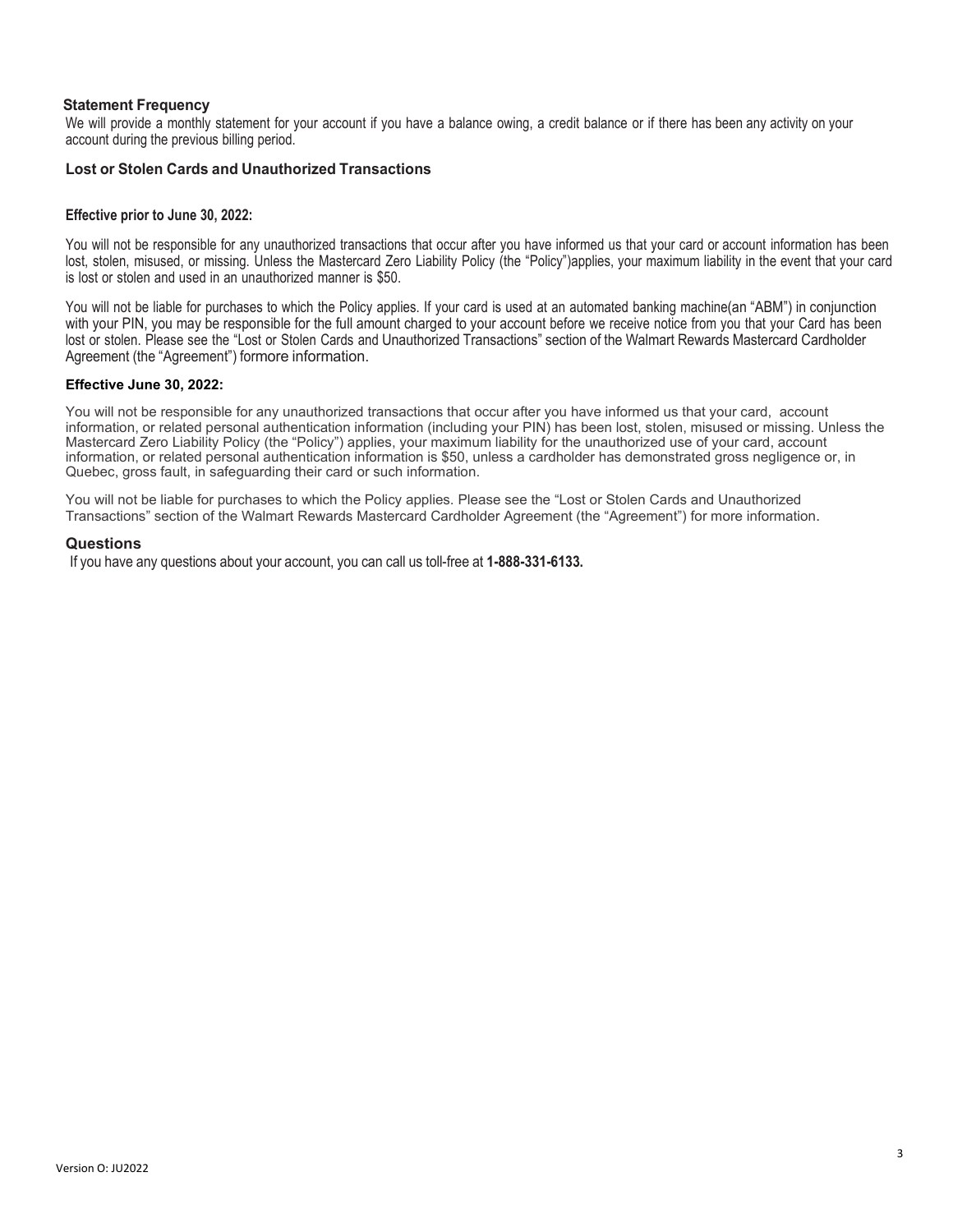# Terms and Conditions

In these terms and conditions, "we", "our" and "us" mean Duo Bank of Canada. "You" and "your" means each applicant and each cardholder if your application is approved. "Walmart Rewards Mastercard" means a Mastercard credit card issued by us. If your application is approved, you agree to be bound by the Walmart Rewards Mastercard Cardholder Agreement ("Cardholder Agreement") that applies to your account. Your Cardholder Agreement can be accessed at walmartfinancial.ca/cardholderagreement, a copy will also be sent to you with your Walmart Rewards Mastercard. By activating or otherwise using your Walmart Rewards Mastercard or accessing your account at any time, you agree to be bound by the Cardholder Agreement.

By applying for a Walmart Rewards Mastercard, you request that either a standard Walmart Rewards Mastercard or a premium Walmart Rewards Mastercard be issued to you. You understand that premium cards can impose higher card acceptance costs on merchants. You agree that the issuance of any credit card is subject to the terms and conditions provided with this application and the Cardholder Agreement, as may be amended from time to time.

Eligibility for a premium card may be based on such factors as your personal and/or household income in combination with your credit history and other financial information and is subject to change from time to time.

## **Collection, Use and Disclosure of Personal Information**

By applying for a Walmart Rewards Mastercard you consent to our collection, use and disclosure of your personal information as described below. You consent to our collection and use of the personal information that you provide to use and to our use and exchange of your credit and related financial information from time to time between us and our affiliates, service providers, credit bureaus and reporting agencies, businesses and financial institutions with whom you have had or may have a financial relationship and other references you have provided in support of this application for purposes of obtaining a credit information report or related financial history, verifying your current and ongoing credit worthiness and other information you have provided in connection with this application and providing credit information to potential creditors, credit bureaus and credit reporting agencies. Social Insurance Numbers, birth dates or other identifiers, if collected, may be used to verify your identity, including matching credit reports.

You consent to our collection, use and disclosure to and from Walmart, our affiliates, insurers, and service providers of your personal information that you provide to us and that we obtain from the sources identified above for the further purposes of: evaluating your application, determining your initial and ongoing eligibility for, and providing the products and services you request; administering, servicing and enforcing your account; meeting legal, regulatory, security and processing requirements; and otherwise as permitted or required by law, including foreign laws applicable to our affiliates, insurers, and service providers.

You consent to the disclosure of your personal information to parties connected with the contemplated or actual financing, insuring, sale, securitization, assignment or other disposal of all or part of our business or assets (including your account and any agreement to which it relates) for the purposes of determining whether to proceed or continue with such transaction or business relationship, fulfilling any reporting or audit requirements to such parties and the use and disclosure by such parties for substantially the same purposes as described herein.

We may use affiliates and service providers located in foreign jurisdictions, including the U.S., to collect, use, store and/or process personal information on our behalf and your personal information may be transferred to those entities and processed outside of Canada. While we use measures to provide a comparable level of protection when personal information is transferred outside of Canada, your personal information may be subject to legal requirements in foreign jurisdictions applicable to our affiliates and service providers, for example, legal requirements to disclose information to government authorities in those jurisdictions, and the privacy protection applicable to your personal information may not be the same as those available in Canada.

If your application is approved, we may also use or disclose your personal information, including information relating to the transactions on your account and your payment and purchase details, in order to determine your eligibility or suitability for products or services offered by us, Walmart, or selected third parties and to provide you with information about such products or services. If you do not want us to use or disclose your personal information for this purpose, please contact us at 1-888-331-6133. Employees, agents, insurers, and service providers that need to access your personal information to fulfil their job requirements will have access to your file, which will be electronically maintained in our offices and/or in the offices of our service providers and which will be accessible from our offices. If you wish to access or make corrections to your personal information in our possession, you may call us at the number above or write to us at P.O. Box 217, Orangeville, ON, L9W 2Z6.

Further information on our privacy practices is found in our Privacy Statement, which can be obtained by calling the above number or at walmartfinancial.ca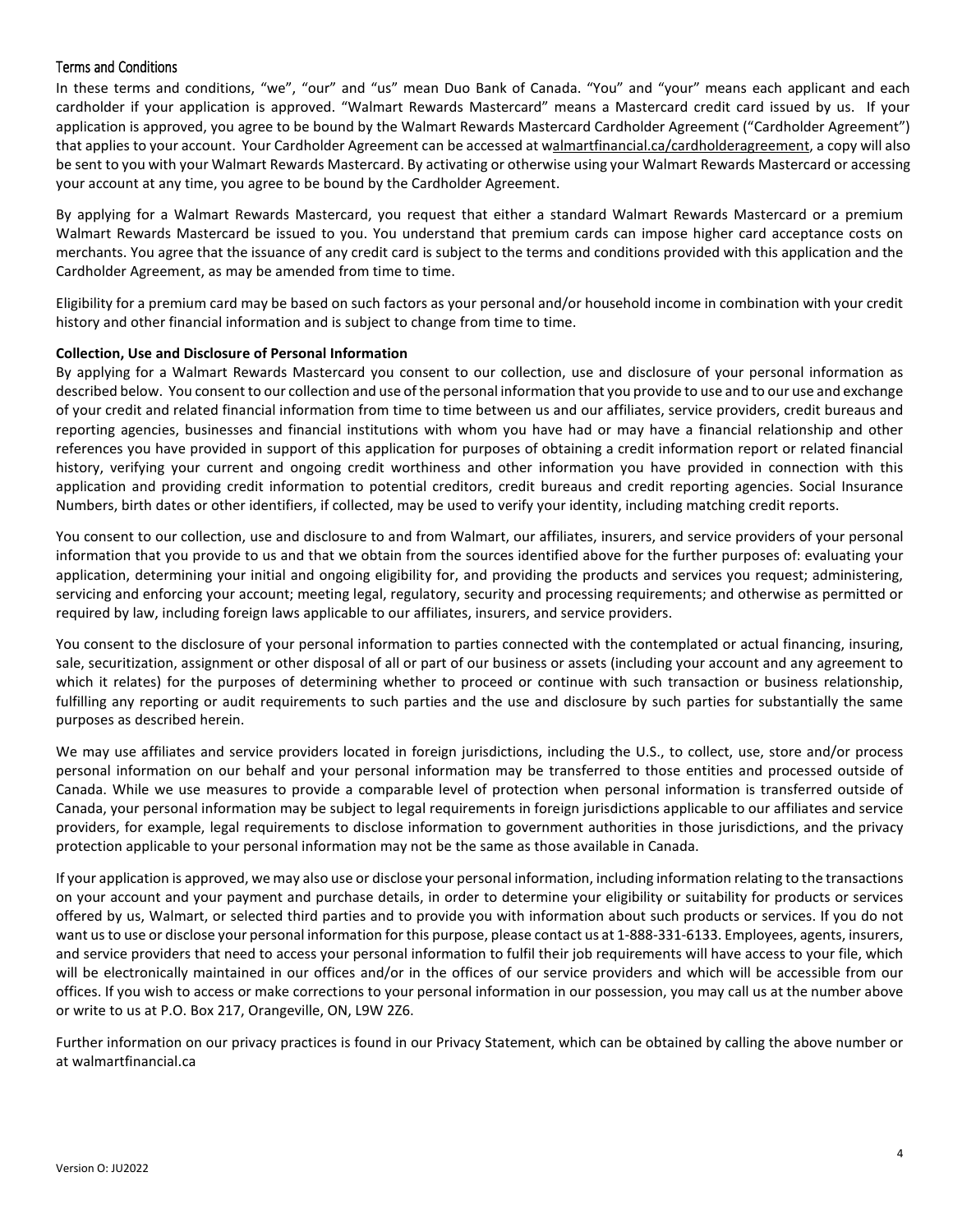## **Service Providers**

We may use affiliates and service providers that are located outside of Canada to process applications, information, and transactions in connection with credit card accounts and insurance. In the event that an affiliate, insurer, and/or a service provider cannot or will not process any transaction in connection with your application or your account, by reason that the affiliate, insurer, or service provider may suffer legal and/or reputational risks, or that the affiliate, insurer, or service provider may violate any law, regulation, rule or internal policy applicable to it if it does so, then we may be unable to complete the transaction or activate your account. In such event, neither we nor our affiliates or service providers will be liable in respect of any such incomplete transaction or inactivated account.

## **Effective June 30, 2022:**

## **Balance Alerts**

**Federal legislation requires that we send the primary cardholder an alert (the "Balance Alert") by electronic means (including email, text, or other electronic means that we may make available from time to time) when the available credit on your account falls below a specified amount of your credit limit (the "Threshold Amount"). For example, if your credit limit is \$1,000 and your Threshold Amount is \$100, then the primary cardholder will receive a Balance Alert when your outstanding balance is at \$900 or more.**

**The primary cardholder can set the Threshold Amount, or if none is set we will apply the Threshold Amount required by law. You can opt out of Balance Alerts at any time.**

**Each Balance Alert that you receive will include actions you can take to help you avoid any charges or penalties that may be imposed by us on your account (as set out in this Disclosure Statement and as further described in your Cardholder Agreement) for your most recent transaction(s) or subsequent transaction(s) made on your account, and the time within which such actions should be taken**

## **Optional Insurance**

(1) Enrollment in the Balance Protection Plan ("BPP") program is optional for Walmart Rewards Mastercard cardholders, is not required to obtain credit and includes a 30-day risk-free trial period. If you cancel within this period, any premiums that have been billed to you will be refunded and your cover- age will be void. You may also cancel at any time.

The following is a brief summary of coverage for BPP. Full details of the terms, conditions, limitations, and exclusions, including maximum coverage, will be detailed within the BPP Certificate of Insurance (the "Certificate"), as applicable which will be mailed to you upon receipt of your enrollment. Your coverage will become effective on the effective date indicated on the Welcome Letter. Please read the Certificate carefully and keep it in a safe place for future reference. Copy of the Certificate can also be reviewed online at walmartfinancial.ca/cardprotection and by clicking on the Walmart Rewards Mastercard page.

BPP is optional creditors' group insurance coverage underwritten by Canada Life under BPP Group Policy #60475 and #60471. All BPP insurance cover- age is subject to the terms and conditions of the BPP Group Policy.

To apply for BPP, you must be a Walmart Rewards Mastercard cardholder between the ages of 18 to 74.

If you have a monthly statement balance of \$25 or more at the time your statement prints, the BPP insurance premiums calculated at the rate of \$0.99 per \$100 of your statement balance plus applicable taxes will be charged to your Walmart Rewards Mastercard account.

BPP insurance coverage includes the following:

- In the event of the disability or involuntary job loss of the primary cardholder (under age 75), 5% of your Walmart Rewards Mastercard account balance as of the most recent statement date occurring before or on the date of disability or loss of employment, as set out in the BPP Certificate of Insurance, can be paid on your Walmart Rewards Mastercard each month for up to a maximum of 20 consecutive months or \$20,000, or until you are no longer disabled, or you return to work, whichever comes first.
- In the event of the death of the primary cardholder or his or her spouse that is an Authorized User\*(under age 75), the full balance on your Walmart Rewards Mastercard at the date of loss can be paid, up to \$20,000.
- In the event of a critical illness diagnosis (cancer, heart attack or stroke) of the primary cardholder or his or her spouse that is an Authorized User\* (under age 65), the full balance on your Walmart Rewards Mastercard at the date of first diagnosis can be paid, up to \$20,000.
- In the event of hospitalization of the primary cardholder (under age 75), for more than 2 consecutive days, one payment equal to 20% of your Walmart Rewards Mastercard account balance as of the most recent statement date occurring before or on the date of hospitalization as set out in the BPP Certificate of Insurance can be paid on your Walmart Rewards Mastercard, up to \$500.
- In the event of a terminal illness diagnosis, with a life expectancy of less than 12 months, of the primary cardholder or his or her spouse that is an Authorized User\* (under age 75), the full balance on your Walmart Rewards Mastercard at the date of first diagnosis can be paid, up to \$20,000.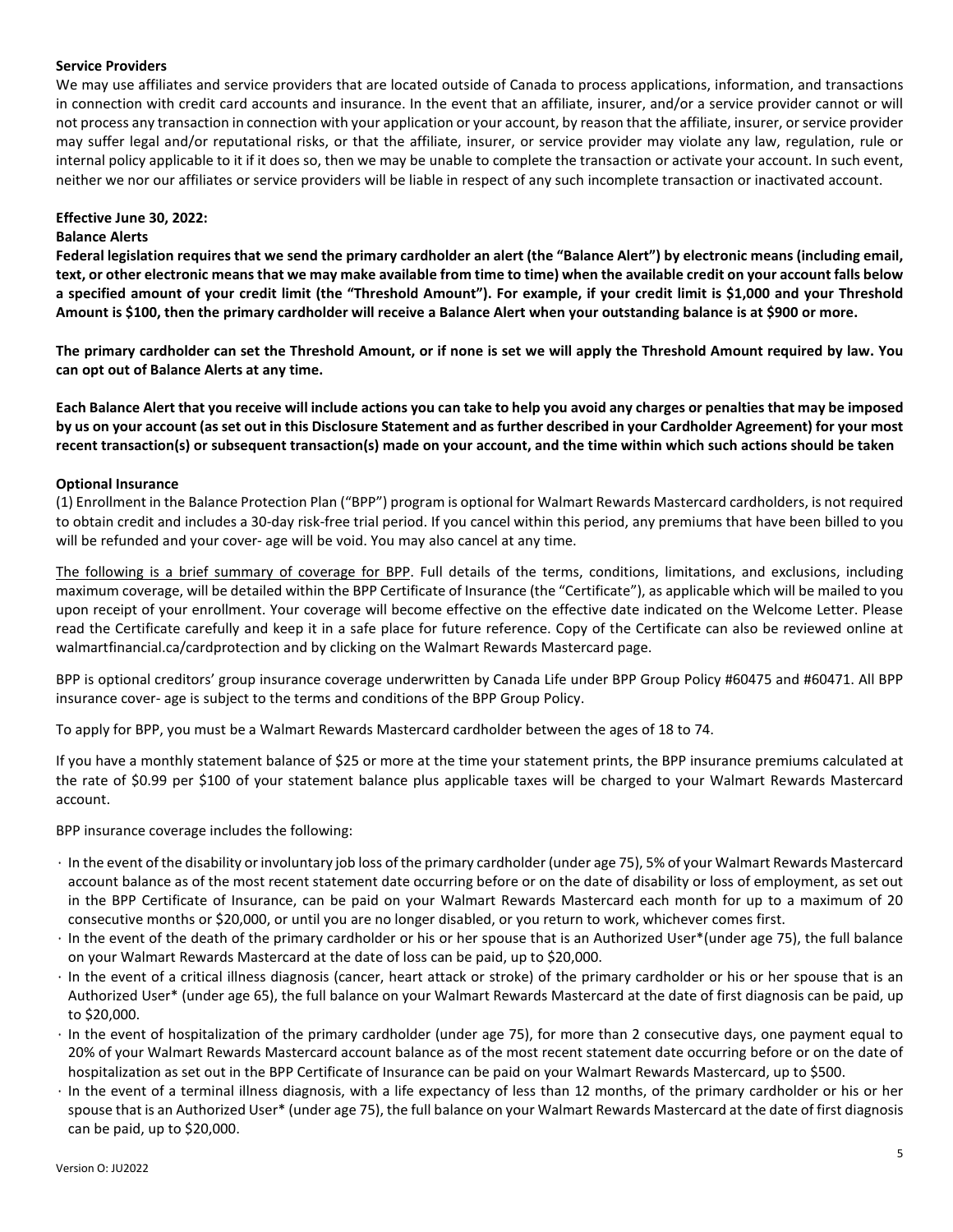The benefit paid under the BPP insurance coverage may be less than the full balance on your Walmart Rewards Mastercard.

Conditions and restrictions apply that may limit or exclude coverage, such as exclusions for voluntary loss of employment, loss of seasonal or contract employment and loss due to a pre-existing health condition.

Coverage ceases for BPP on the earliest of (i) your next Walmart Rewards Mastercard card statement date following your notification or request of cancellation of your coverage; (ii) in the case of critical illness, the date you turn 65 (iii) in the case of life, terminal illness, disability, job loss and hospitalization insurance, the date you turn 75; (iv) the date your Walmart Rewards Mastercard account is no longer in good standing; (v) the date of your death; or (vi) the date of diagnosis of a Terminal Illness for which a benefit has been paid; or (vii) the date of termination of the BPP Group Policy. Coverage for an Authorized User\* ceases on the date your coverage ceases.

If you have questions, wish to access your personal information, or make a claim please contact The Canada Life Assurance Company ("Canada Life") at 1-866-995-8705. Canada Life is the underwriter of BPP.

Duo Bank of Canada and its affiliates do not provide and are not liable for any insurance coverage provided by Canada Life under the BPP. If you have any questions or concerns relating to BPP, please contact Canada Life directly at 1-866-995-8705. Note that individual circumstances may vary. You may wish to contact Canada Life or a licensed insurance agent if you need advice about your insurance needs.

\*For Quebec and Saskatchewan residents, coverage is only applicable to the primary cardholder.

## **Optional Extended Warranty Plan for standard Walmart Rewards Mastercard**

(2) Enrollment in the Extended Warranty Plan ("EWP") program is optional for cardholders approved for a standard Walmart Rewards Mastercard, based on availability within your province of residence, is not required to obtain credit and includes a 30-day risk-free trial period. If you cancel within this period, any warranty fees that have been billed to you will be refunded and your coverage will be void. You may also cancel at any time. EWP is not available to premium Walmart Rewards Mastercard cardholders.

The following is a brief summary of coverage for EWP. Full details of the terms, conditions, limitations, and exclusions, including maximum coverage, will be detailed within the EWP Certificate of Participation (the "Certificate"), as applicable which will be mailed to you upon receipt of your enrollment. Your coverage will become effective on the effective date indicated on the Welcome Letter. Please read the Certificate carefully and keep it in a safe place for future reference. A copy of the Certificate can also be reviewed online at walmartfinancial.ca/cardprotection and by clicking on the Walmart Rewards Mastercard page.

EWP is provided and administered by Asurion Consumer Solutions of Canada Corp ("Asurion"). EWP is not an insurance product.

To apply for EWP, you must be a standard Walmart Rewards Mastercard cardholder age 18 or over and a resident of Alberta, Manitoba, Ontario, Quebec, Prince Edward Island, Northwest Territories or Nunavut.

If you have a monthly statement balance of \$25 or more at the time your statement prints, the EWP warranty fee (which is \$3.99 a month), plus applicable taxes, will be charged to your Walmart Rewards Mastercard account. If you have questions, wish to access your personal information, or make a claim, please contact Asurion at 1-844-879-1481. Asurion is the plan provider and administrator for EWP.

EWP coverage includes the following:

- It can double the period of an original manufacturer's warranty on eligible purchases purchased with your Walmart Rewards Mastercard for up to two (2) additional years. \*
- Exclusions include tires; perishables; living things; preowned items; products or equipment purchased and/or used commercially; motorized vehicles, their parts, and accessories; negotiable instruments; services; rare or precious objects; fraud; abuse; misuse; alterations and/ or improper installation; confiscation by authorities; any illegal activity committed by the cardholder; normal wear and tear; contamination; and failure to provide the manufacturer's recommended maintenance.

Coverage ceases for EWP on the earliest of (i) your next Walmart Rewards Mastercard card statement date following your notification or request for cancellation; (ii) the date your Walmart Rewards Mastercard account is closed or no longer in good standing; (iii) the date the EWP Plan is cancelled; (iv) the date of your death; or (v) the date that you cease to be a resident of Alberta, Manitoba, Ontario, Quebec, Prince Edward Island, Northwest Territories or Nunavut. Coverage for an Authorized User ceases on the date your coverage ceases.

There may be some overlapping coverages between EWP and the Walmart Product Protection Plan. If you have any questions or if you have both products and would like to cancel one, please call Asurion at 1-844-879-1481.